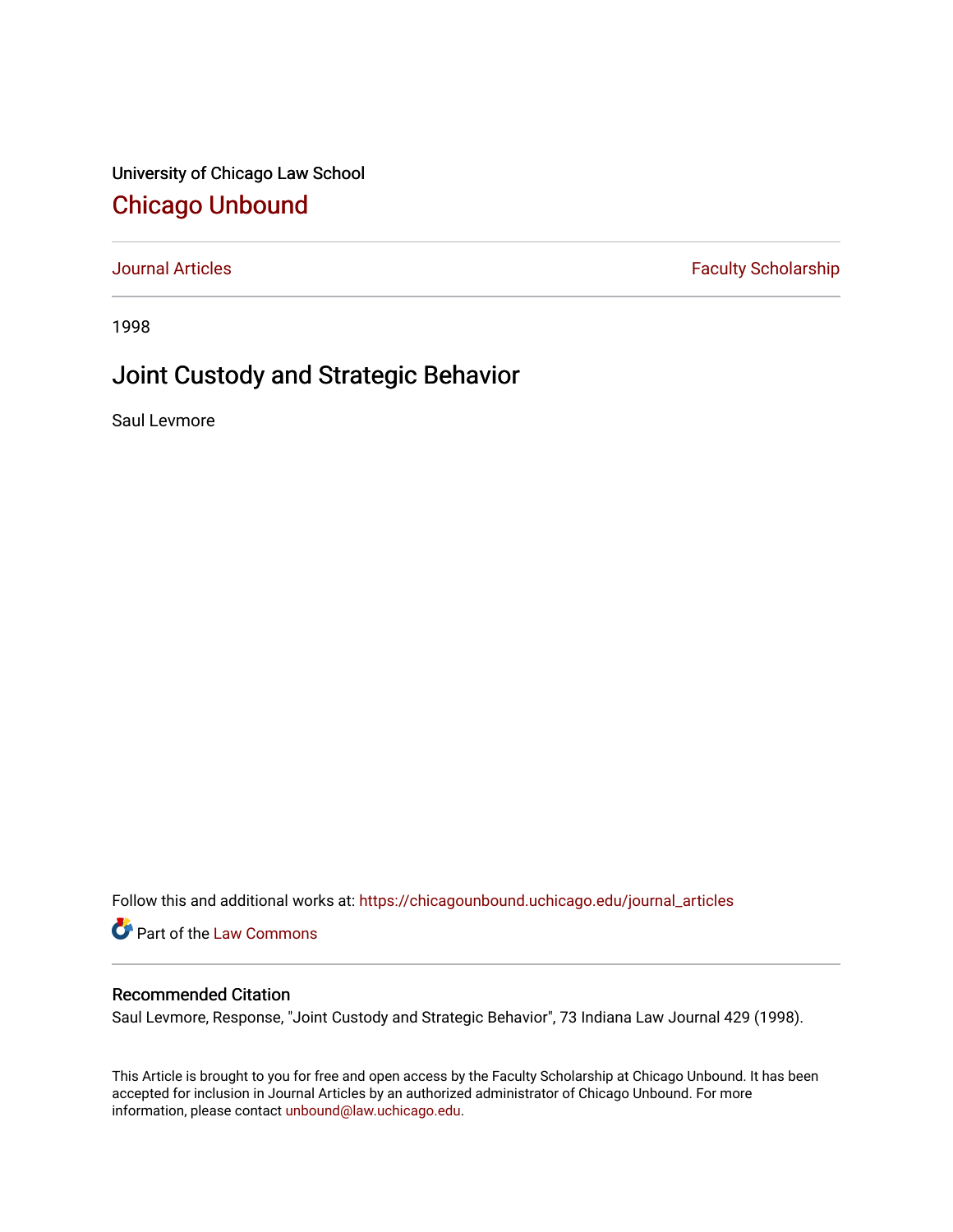#### SAUL LEVMORE<sup>\*</sup>

#### I. BONDING THEORY **AND** JOINT CUSTODY

# *A.* Brinig and *Buckley*

Professors Brinig and Buckley have written a splendidly provocative paper' that starts with the idea of joint custody as promoting monitoring and bonding, which is to say postdivorce and predivorce behavior. The monitoring argument builds on the fairly straightforward idea that the (partly) custodial parent can monitor the uses to which his financial contributions are put.2 The bonding argument is that the prospect of joint custody will cause some parents in the predivorce time period to expend greater child-rearing effort because that effort will earn a variety of rewards associated with the joint-custody regime.<sup>3</sup> The most important of these rewards is that the parent will enjoy the return from this "investment," in the form of a lasting, emotional bond with the child. This predivorce effort might seem wasted, or might lead to greater emotional pain, in the event that custody in the postdivorce period is granted entirely to the other parent. Among other things, the authors test the bonding theory **by** assessing whether the prospect of joint custody in a given jurisdiction does in fact seem to lower divorce levels. The theory's claim is that the increased emotional ties will feed back and lower the divorce rate itself. The empirical contribution to this is data supportive of—or at least not inconsistent with—this claim.

Brinig and Buckley's work is both sophisticated and brave. It not only offers a subtle theory and prediction, but also examines several alternative explanations of the data that are presented. It brushes aside some competing explanations by offering solid evidence.4 I assume that any reader of this Response has read Brinig and Buckley's piece; readers will therefore hardly need this Response to attest to the effort, care, ingenuity, and insight in that article.

<sup>\*</sup> Brokaw Professor of Corporate Law and Albert Clark Tate, Jr. Professor, University of Virginia School of Law. Matthew Cosgrove, Julie Roin, Elizabeth Scott, and Robert Scott made this first foray into family law an enjoyable learning experience.

*<sup>1.</sup> See* Margaret F. Brinig & F.H. Buckley, *Joint Custody: Bonding and Monitoring Theories,* 73 IND. L.J. 393 (1998).

*<sup>2.</sup> See id.* at 408-11. In the interest of expositional clarity, and following the Brinig and Buckley paper, my pronouns will refer to the marginal, potentially noncustodial parent as the father and the sole or jointly custodial parent as the mother.

<sup>3.</sup> The behavior is easier to fathom the shorter this period lasts, but inasmuch as Brinig and Buckley do not specify when the (alleged) bonding investments take place, I will ignore this matter.

<sup>4.</sup> Note, for example, the check on marriage rates themselves in order to meet a claim that divorce rates are lower under joint custody because marriage rates are lower. *See* Brinig & Buckley, *supra* note 1, at 413. The prospect of joint custody (if it can be gauged and if Brinig and Buckley have characterized jurisdictions correctly) is apparently not so awful that people avoid marriage. *See id.*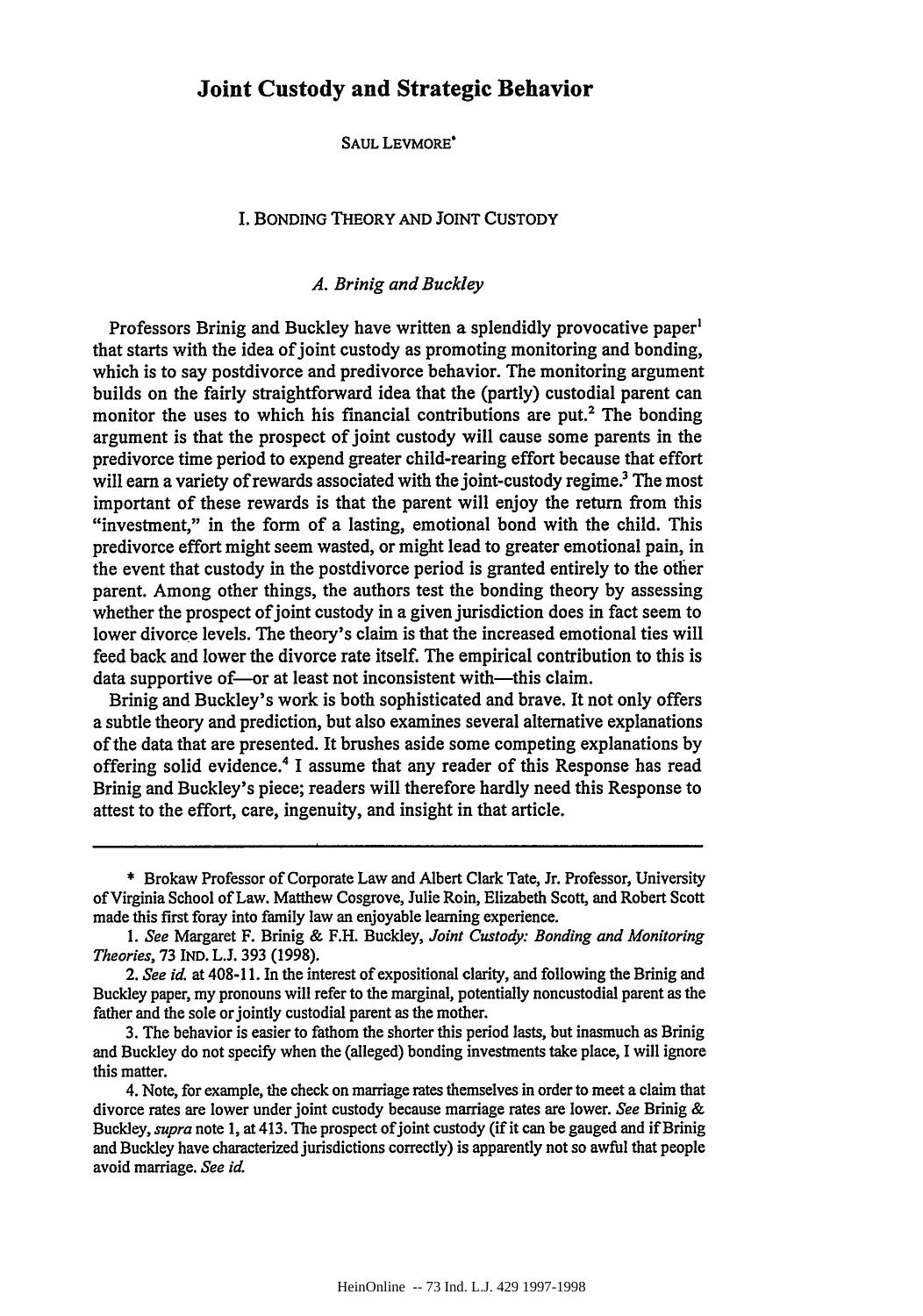## *B. The Puzzling Link Between Bonding Theory and Divorce Rates*

There are, to be sure, problems with the bonding theory that Brinig and Buckley work with-and therefore with any test of it. If the parties desire familycentered attachments (as a kind of end in itself), and if these attachments are linked to or simply facilitated **by** a continuing marriage, then it might seem as if parents ought to invest in their children regardless of the rule regarding custody. And if, to the contrary, a parent attaches great priority to exiting from a marriage, then that rational parent ought to learn (from data or friends' experiences perhaps) that it is unwise to invest in anything that might increase emotional ties and "mislead" them into a second step (remaining in marriage) they wish to avoid. Following this logic, any statistical connection between joint custody and divorce rates is accidental or suggests irrational investors. But this sort of irrationality seems inconsistent with the very sort of decisionmaking implicitly required **by** the bonding theory.

Fortunately, Brinig and Buckley seem to have mapped a way out of this logical maze. **A** parent may avoid investing in emotional ties with a child because there is some significant probability of losing that child. The prospect of joint custody lowers that probability and therefore increases the earlier investment.<sup>5</sup> Thus, a rational parent who prefers to exit from a marriage might invest in emotional ties, even knowing that this investment would increase the chance of staying in the marriage, because if the marriage does end the investment in the child will not be lost. The greater the likelihood ofjoint custody and the greater the likelihood that the marriage will (anyway) end, the greater the return from predivorce investment. In turn, the prospect of joint custody could indeed lead to lower divorce rates--even as an unwanted by-product-through the mechanism posited **by** the bonding theory. I am comfortable with this connection, but I think that other observers might conclude that there are too many hoops to jump through here and that a statistical connection between joint custody and decreased divorce rates does not really tell us much about bonding theory.

**A** second problem concerns the cause of any association between divorce rates and joint custody. The likelihood of joint custody might lead to an investment in emotional ties, but joint custody itself might be so unattractive that people who detest legally imposed arrangements will avoid the legal nicety of divorce. Such a distaste for joint custody would confuse our testing of the bonding theory.

As I have already suggested, Professors Brinig and Buckley are pragmatic and sensible. They spin out several explanations for the statistical connections they observe, and they make a plausible case for their own interpretation. At a minimum, most readers will come away thinking that bonding theory explains the

*<sup>5.</sup> See id* Infant (or youthful) mortality might be another reason to alter one's investment in children, so there might be a connection between mortality rates and (through investment rates and bonding theory) divorce rates.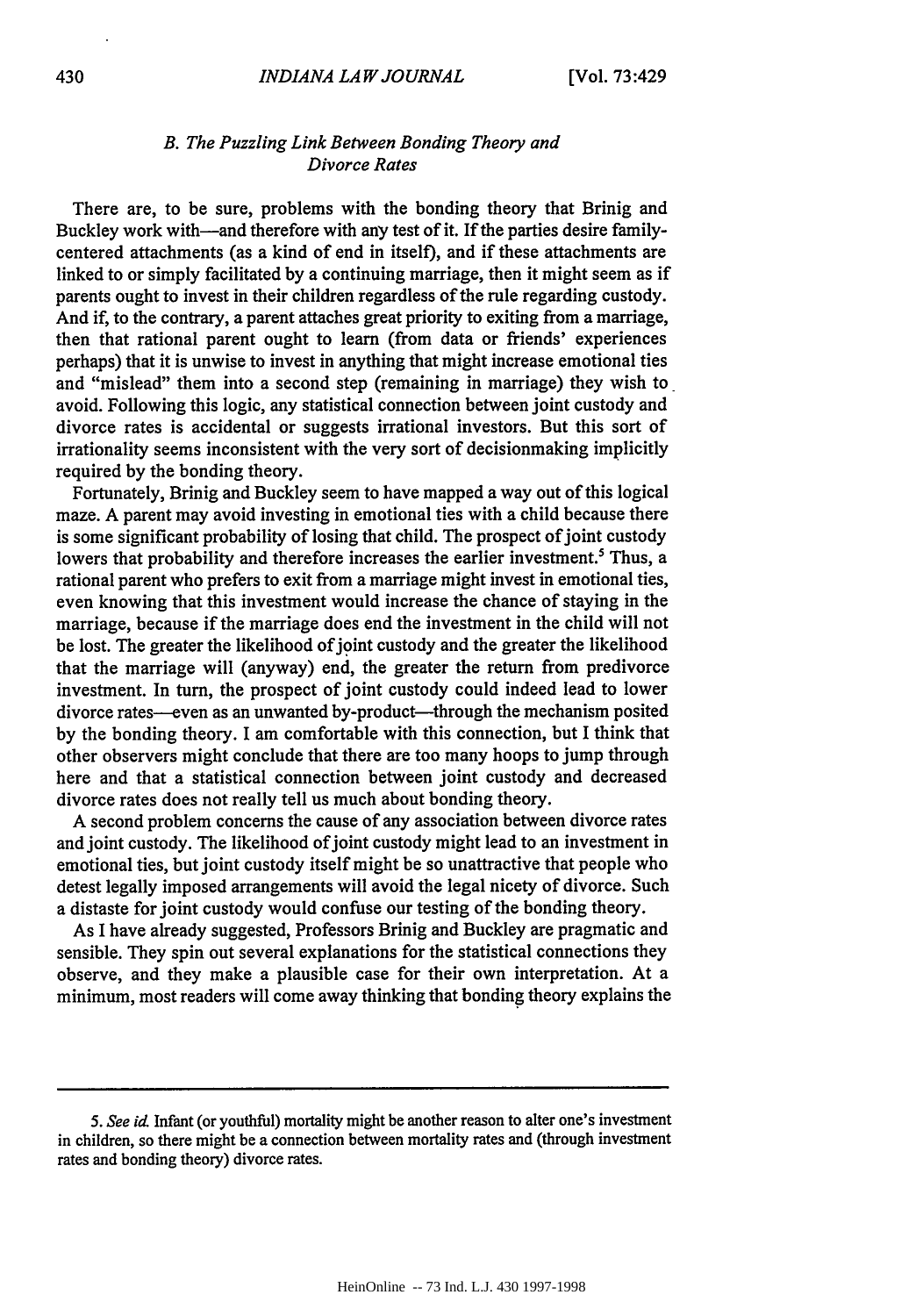statistical connection between joint custody and lower divorce rates at least as well as any other, more obvious theory.<sup>6</sup>

But is there really a robust connection between joint custody and (lower) divorce rates? An unfortunate problem with finding this connection is that there is not much variation across states. One who looks for the presence or absence of this connection would, ideally, like to compare jurisdictions that use joint custody regularly with other jurisdictions that rarely or never offer that legal rule. In reality, however, the legal evolution in family and divorce law (as **well** as social norms) has been fairly similar in our fifty states because we have (more or less) one legal and social culture.<sup>7</sup> The small variation among states makes testing difficult, and the fact that the variation arises from the application of laws more than it does from their literal content leaves room for dispute as to how to characterize the regimes found in the different states. I would rather not carp about this, in part because I have no constructive suggestion<sup>8</sup> and in part because this path only leads to the familiar state of affairs in which those of us who do not do empirical work admire, but complain about, our colleagues who do.<br>  $\therefore$  One last problem returns us to the essence of bonding theory and to the

indirect, perhaps weak, theoretical relationship between lower divorce rates and the expectation of joint custody. If the statistical evidence were reversed, and joint-custody states were associated with *higher* divorce rates, proponents of the bonding theory might have said that the expectation of joint custody encouraged divorce at the margin because one who contemplated divorce would see that divorce need not mean a loss of ties with one's children. States that leaned toward sole custody, **by** contrast, might induce a parent who had invested in emotional ties with children to avoid divorce for fear of being the loser in the custody determination. It is thus possible that high divorce rates in joint-custody states would lead some researchers to credit bonding theory even while a positive correlation between low divorce rates and joint custody leads Brinig and Buckley to credit bonding theory.

Generally speaking, a test of a theory is fairly weak if the theory's proponent can claim victory however the test comes out. On the other hand, Brinig and Buckley (and others) might genuinely believe that the bonding-theory story which connects joint custody to lower divorce rates is much more convincing than the one which ties joint custody to higher divorce rates. Assuming this is the case, the fact that bonding theory would not necessarily be mortally wounded **by** a finding of higher divorce rates in joint-custody states may weaken, but should

**<sup>6.</sup>** It is of course always possible that some third factor causes (or is associated with) joint custody as well as lower divorce rates.

**<sup>7.</sup>** More accurately, to the extent that we encounter diverse practices, these are identified with ethnic, racial, and religious groups more than they are with state boundaries.

**<sup>8.</sup>** It would, however, be interesting to ask Brinig and Buckley to characterize states (as joint custody or not) and then look at a subsequent year's judicial custody decisions to see whether the earlier characterization was robust. **I** fear that even such a mild check would prove troubling.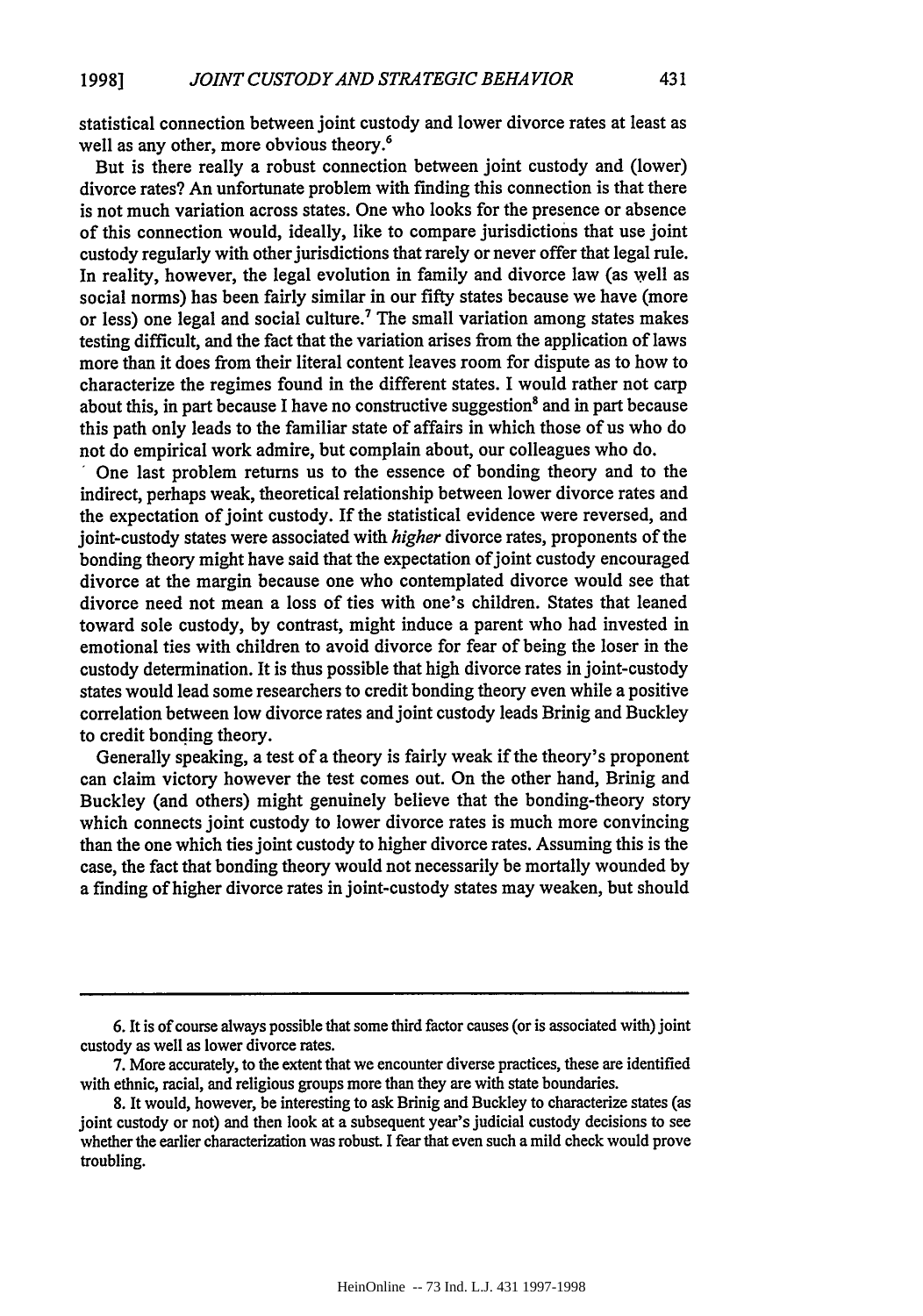not cause us to dismiss the Brinig and Buckley findings.9 **I** suppose that a theorist could claim that *either* high or low divorce rates in joint-custody jurisdictions is a credit to bonding theory, and that the theory is falsified only if jurisdictions with different custody rules have the same divorce rates.<sup>10</sup> Again, it is easier to criticize than to carry out empirical work of this sophisticated kind.

# II. MANDATORY **RULES** AND STRATEGIC BEHAVIOR

## *A. Mandatory Joint Custody*

I turn now to my major focus in this Response: the relationship between custody rules and strategic behavior. I suggest here that there is value to mandatory-custody rules and then, in Part II.C, I focus on strategic behavior with regard to relocation by a custodial parent. Both subjects may inform the choice of custody rules.

Joint custody is a convenient illustration of the point I have in mind about an advantage of mandatory rules over weaker default rules, but the important thing will be to see that other custodial norms might do just as well. Consider, first, joint custody itself. Both theory and anecdotal evidence suggest that a serious problem in acrimonious divorces-if not a cause of such divorces-is that a parent (let us imagine it to be the father) may claim interest in child custody in order to extract a better property settlement from his (soon to be ex-) spouse. Thus, the father might feign interest in sole custody, going so far as to make allegations supporting the assertion that the mother is an unfit parent. These allegations may be used in order to torment the mother, perhaps, and to extract a compromise settlement in which the father eases the way for the mother to obtain custody in return for reduced demands by the mother for support payments, alimony, or other forms of property division. Even where the mother is certain that the father has no interest in custody of the children, it may be difficult to convince the judge of the father's insincerity. The father may be willing to carry through with some custodial behavior in the event that the mother calls his bluff and the judge awards him partial or sole custody; property arrangements can of course be renegotiated in or out of court. In terms of bonding theory, we might say that the father invests in emotional ties or feigns such bonding behavior in order to impress the court with his parenting skills or, more directly, in order to frighten the mother into material compromises.

It has been suggested that this problem would be reduced if custody were based formulaically on actual behavior by the parents over a somewhat extended

**10.** The argument would be that it is too unlikely that the two bonding arguments (and effects) precisely offset one another.

<sup>9.</sup> The question is whether bonding theory is supported by the empirical test. I find this to be a difficult question. On the one hand, I do not have a better theory with which to explain the decline in divorce rates. On the other hand, I find the causal argument fairly roundabout, and would have thought that bonding theory was more likely to suggest an increase in divorce rates as discussed in the text. The empirical work does, however, credit the view associating lower divorce rates with joint custody.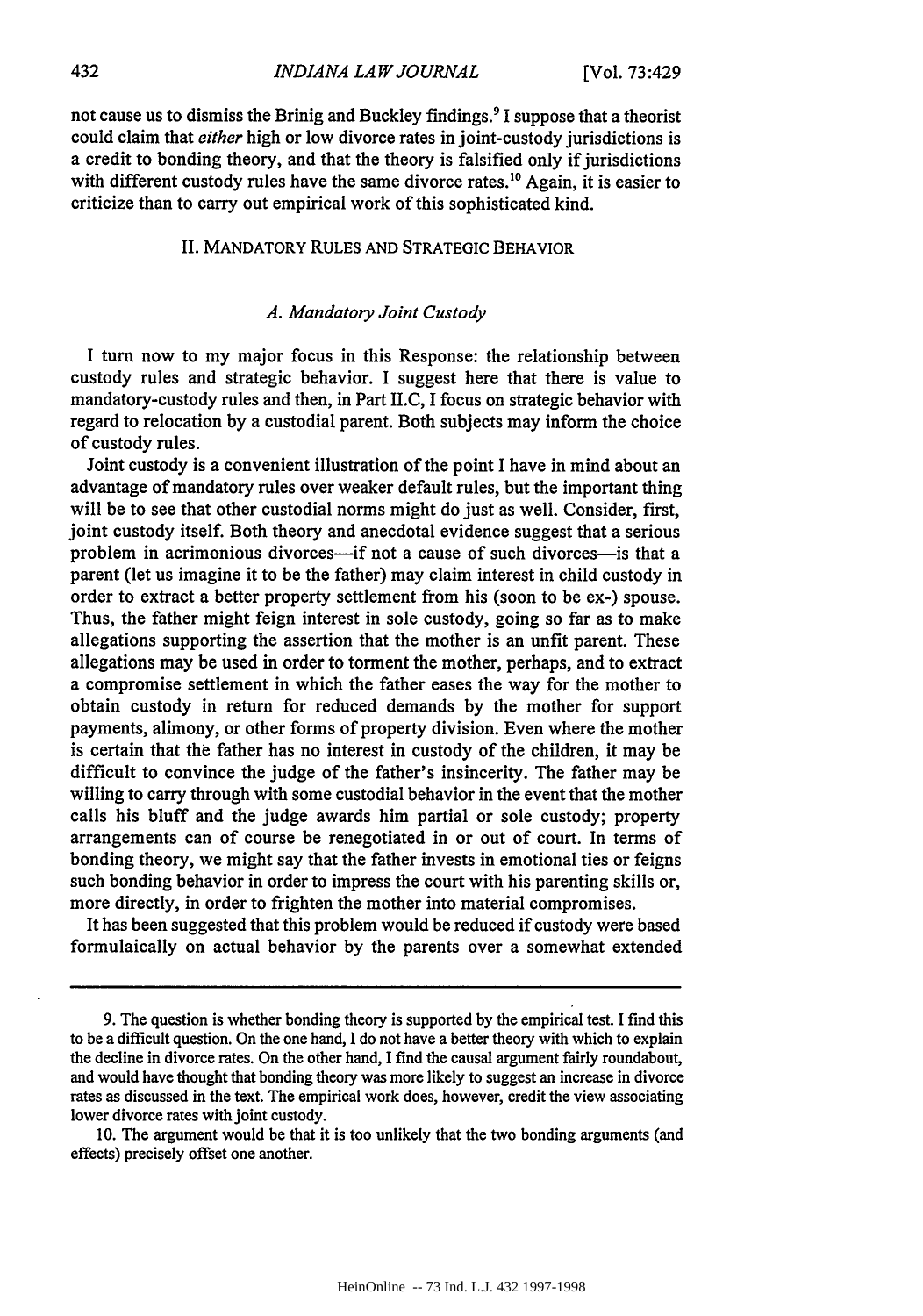predivorce time period.<sup>11</sup> The strategic father might fake paternal interest for some time, but unpracticed, disingenuous behavior is difficult to sustain.<sup>12</sup> Moreover, the decision to divorce may not be made with sufficient foresight to allow bonding in contemplation of divorce; a court that inspected behavior over the preceding two years, for example, may find it easy to recognize strategic behavior on the eve of divorce. Unfortunately, this solution is imperfect both for the obvious reason that the inspection period and process are imperfect and because a parent's relationship with a child is inconstant over time and family structure. Even absent strategic behavior, parental relationships are mercurial, which creates the possibility that a parent is much more willing to spend time with a child when the other parent is away from the scene.

In any event, a different or perhaps more extreme solution is to make the expected custody award independent of the parties' bargains and statements to the court. If, for example, joint custody is mandatory, then it will do the father no good to threaten that he will push for sole custody. Nothing will depend on his (honest or strategic or vengeful) stated preferences. Similarly, if the parents cannot bargain away from joint custody before they go to court, then there will be no incentive to threaten custody in order to extract property. My simple point is that mandatory rules reduce strategic behavior and attendant costs.

There are two costs to such a mandatory policy. The first is that the child's welfare may be worsened through joint custody in some cases. One parent may, for instance, be truly unfit. A partial solution is to make the custody award independent of the parties' claims and bargains but dependent on prior arrests or criminal convictions. There is some danger of missing out on valuable information, but I suspect that there is actually more to be gained in terms of encouraging spouses or neighbors or other observers to report actual criminal behavior (such as child abuse).<sup>13</sup> We might thus regard the suggestion as something short of mandatory joint custody because a court should look out for the best interests of the children by taking into account independent evidence of wrongdoing by a parent. More generally, the trade-off is reminiscent of others dealing with judicial discretion. The better judges are as fact finders, the greater the costs of mandatory rules.

The second cost is that the near-mandatory rule may sacrifice gains from trade (and perhaps children's welfare as well). Reasonable, nonstrategic parents might benefit from a bargain for another kind of custody. My proposal suggests that we

13. Thus, I might decline to call the police if *A* abuses *B,* but I might be more inclined to intervene in the *A-B* marriage in this manner if I knew that without my intervention, and *A's* likely arrest, *A* would gain joint custody of the couple's children.

*<sup>11.</sup> See* Elizabeth S. Scott, *Pluralism, Parental Preference, and Child Custody,* 80 **CAL.** L. REv. 615 (1992) (suggesting that perpetuating patterns of parental care will serve the best interests of the child, but recognizing that a mandatory rather than a best-interests standard reduces strategic behavior).

<sup>12.</sup> Indeed, that may be part of the point of bonding theory. Note that strategic behavior can be of a strong form, such that the parent feigns interest in order to extract a concession from a spouse who is fearful of a court's inability to recognize the motive for the sudden behavioral change. The behavior may also be of a weak form, such that the parent changes his behavior because he really wants additional custodial rights.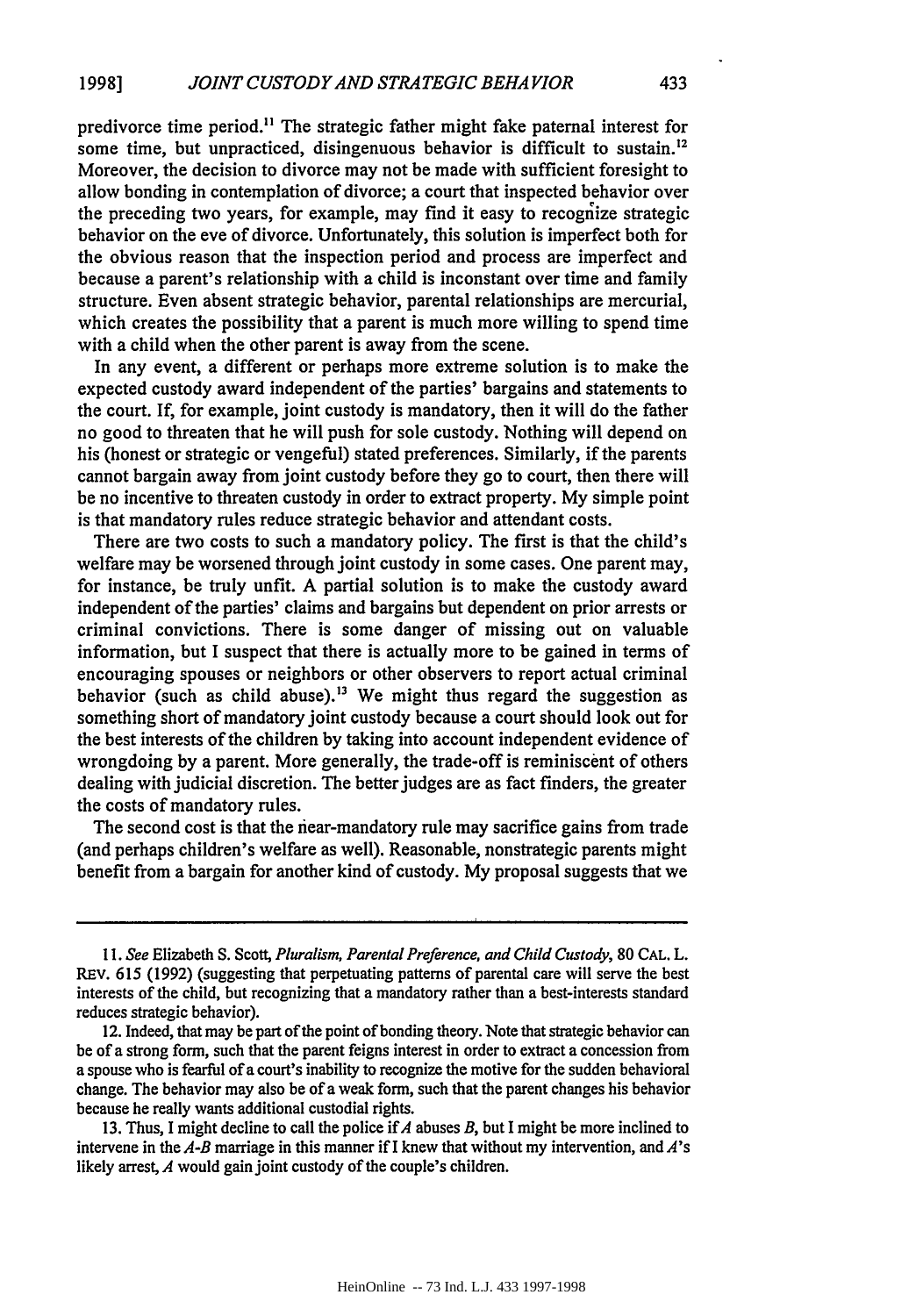absorb this cost in order to avoid the cost of strategic behavior. Ideally, we would assess and compare this benefit and cost—but I fear that intuitions and theory will generate more wisdom than an empirical study because this is not an easy study to design.

Note, however, that the (nearly mandatory) award of joint custody need not be carried out by the parties once their day in court is done. Willing and nonopportunistic parents could simply agree not to abide by the court's imposition of the (nearly) mandatory rule. The divorced parents can choose not to enforce the terms of the joint custody that are imposed. They might, for example, simply agree that they will live in different states and that the father will have custody only during summer vacations. A significant problem with this bargain, in the direction of de facto sole custody, is that the parties' good faith may be too severely tested by the need to refashion financial arrangements as well. The court is likely to have awarded insufficient child support because it contemplated fewer days in which the children would be in the mother's care. The parties may, of course, adjust these payments voluntarily as much as they hypothetically revised the decision as to custody, but there is reason to fear that two bargains are more difficult to reach than one. Moreover, the impracticality of pure progress payments suggests that enforcement concerns may be a hurdle to bargaining over payments. It is possible, therefore, that judges should be encouraged not only to regard joint custody as mandatory but also to announce child-support awards as a function of actual time spent with the recipient parent.'4 Support can thus be determined largely ex post.

One obvious problem with this sort of ex post award is that it might be perceived by either or both parties as too high or too low such that it affects their behavior as to the bargain about de facto custody. The parties can, however, agree (subject to enforcement problems) to modify the judge's award (because it is just the custody decision that they cannot both modify and expect to have judicially enforced). Moreover, this problem itself seems rather minor compared to that of strategic behavior and false bonding in the shadow of an uncertain and manipulable child-custody decision. A second problem with financial awards that are a function of postdivorce custodial behavior is that because a party needs to go to court to have an award enforced, there is again the prospect of generating strategic behavior. A father might agree to a modification of the custody arrangement in favor of the mother only if she refrains from asking for the extra support I have suggested she receive. The best that can be said regarding this problem is that the idea of ex post awards does not itself exacerbate the strategic behavior problem. It is, after all, the modification in custody behavior that generates the problem.

<sup>14.</sup> Thus, a given mother might be told to expect **\$60** per day for each day she has custody of her child, or a lump sum plus **\$60** for every day beyond **183** days per year.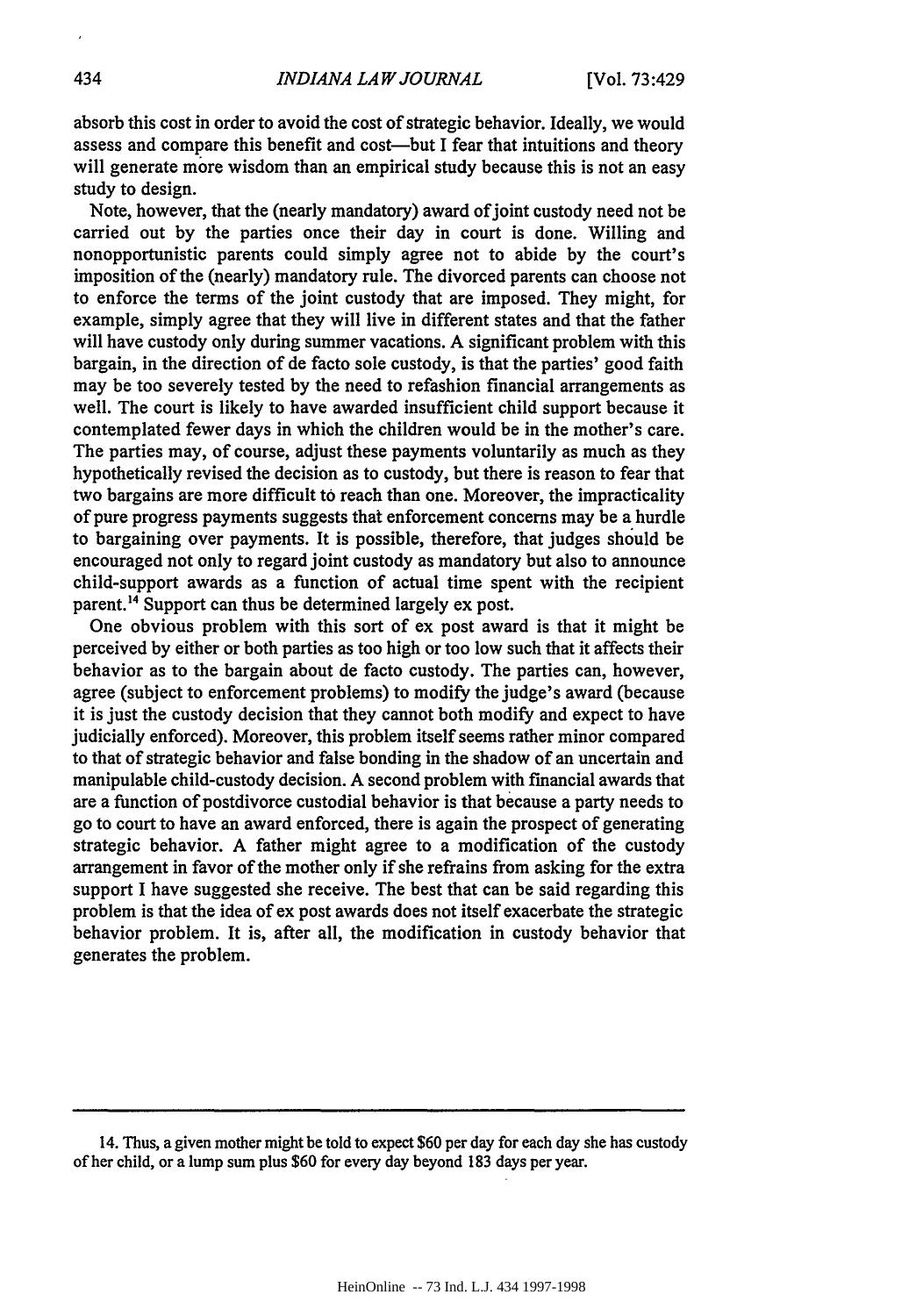#### *B. Mandatory Custody Rules More Generally*

The ability of a mandatory joint-custody rule to cut off destructive strategic behavior at its root does not have much to do with joint custody. It is the mandatory nature of the rule that makes false claims, as well as feigned bonding, nearly worthless.<sup>15</sup> We could, for example, instruct judges always to award custody to the mother, primary caregiver, or lower earner (as a proxy for caregiving and in order to remove subjectivity). Support payments might again be awarded on a per diem basis in order to facilitate bargains around this rule. With such a mandatory rule there is again no incentive to denigrate or extort from the other parent, partly because nothing turns on impressing the court as to one's relative suitability, and mostly because the position one takes before the court does not affect the custody decision. As I have already indicated, the argument against discretion is familiar in other areas and depends a good deal on what one. thinks of judges' skills-where the litigants have incentives to dissemble.

The same claim regarding mandatory rules might of course be made for a ludicrous rule, such as one which instructed that sole custody be awarded to the parent who showed the least interest in caring for the children. The important inquiries, after all, are the best interests of the child and, perhaps, the likely arrangement that nonstrategic parents would reach through bargaining or simple civilized accommodation. We can be fairly sure that neither of these inquiries leads to custody for the uncaring parent. But, as between joint custody and sole custody for the (past) primary caregiver, for example, the real question is which is likely to be a better (strong form) default rule.<sup>16</sup> The modern trend seems to favor joint custody.

From the perspective of monitoring and bonding, a useful way to think of the preference for joint custody is that it assumes that two "partly" involved parents will invest more and better than one entirely responsible parent. A proponent of sole custody might have argued that a mother would now reduce her investment in emotional ties because she will see less of her child (when joint custody means that the child will be at the father's home instead of virtually entirely in her care as may have been the case sans divorce). If bonding theory can be taken to suggest this possibility, then I wonder how Brinig and Buckley might test it. Indeed, I wonder whether instead of looking at divorce rates as a function of joint-custody awards it might not be more revealing to compare divorce rates in those states most emphatically associated with joint custody, on the one hand, and those states with courts most likely to award sole custody to the mother or primary caregiver. Bonding theory could explain any result-but the results might tell us a great deal about which rule to prefer.

*<sup>15.</sup>* I say nearly worthless because a claim of interest might still lead the other party to fear that the strategic behavior would lead to true emotional ties-and then a genuine interest in one's judicially awarded share of custody, as opposed to an inclination to give it away after the day in court.

<sup>16.</sup> It is a default rule in the sense that the parties might agree on de facto custody arrangements that do not match those given by the law.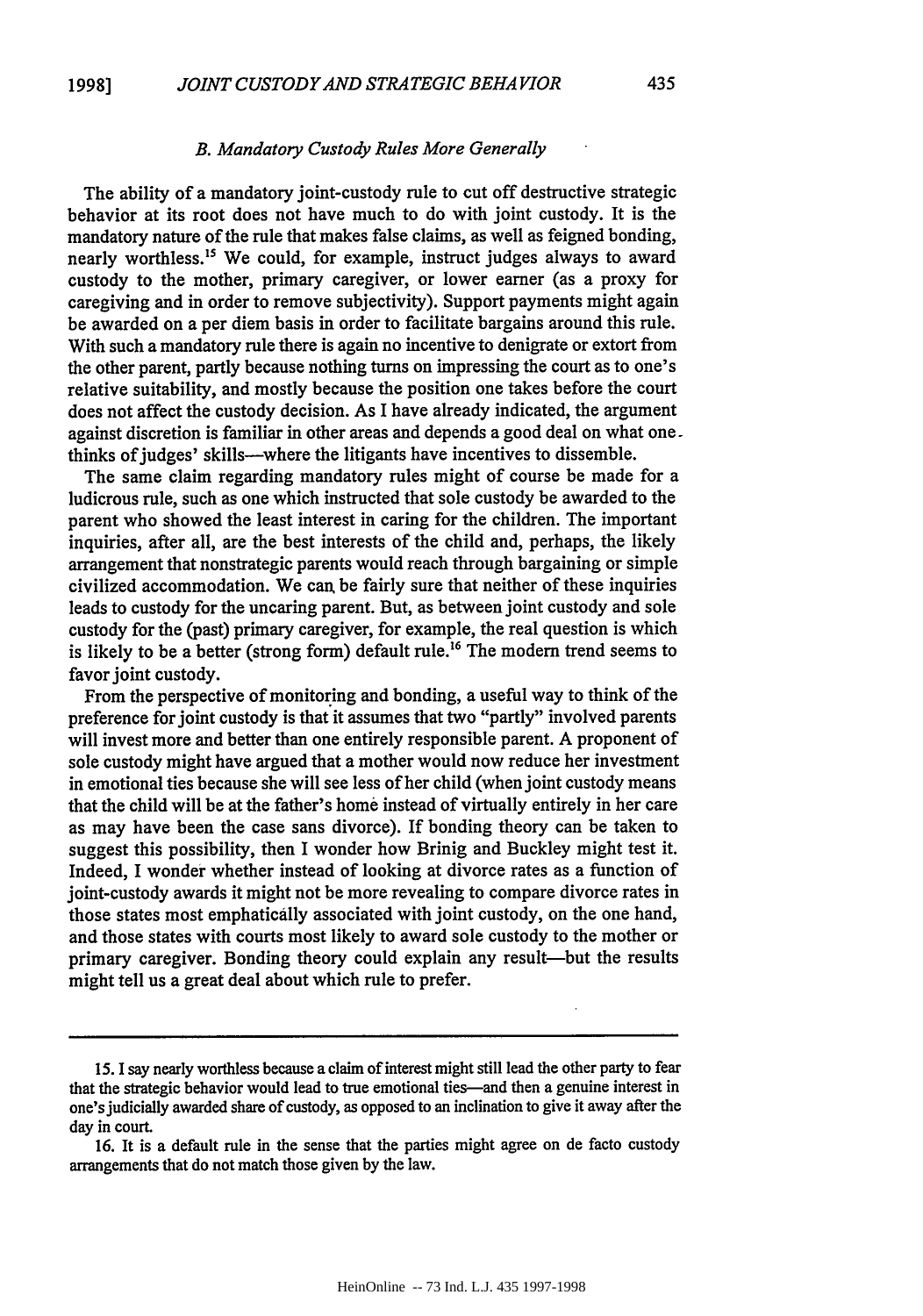Note in this regard that a proponent of mandatory, sole custody for the mother or primary caregiver might argue that the father would still have an incentive to invest, predivorce, in the creation of emotional ties because mothers who care about their children and who read or absorb conventional wisdom will be happy to agree to de facto shared custody following the award to them by a court. The sole custodian will still want the other parent to be involved, and knowledge of this preference will cause the parent who expects to be denied custody to invest in emotional ties (because the investment will not be wasted). Indeed, the argument continues, mandatory sole custody need not seem inconsistent with monitoring theory because the noncustodial parent can expect to be able to monitor his expenditures when the other parent voluntarily includes him in postdivorce child rearing.

#### *C. Custody Awards and Relocation*

The preceding discussion suggests that, at least from the perspective of monitoring and bonding theories, the real difference between custody rules may materialize where postdivorce relocation is an issue.<sup>17</sup> Virtually all custody arrangements that anticipate involvement by both parents are vulnerable to strategic threats on a variety of fronts, but those associated with relocation introduce a good deal of (previously unexplored<sup>18</sup>) complexity. More accurately, unless there is a fixed-custody rule--with no room for judicial or even privately bargained-for reconfiguration with respect to relocation-there is room for a parent to threaten to relocate (when the other parent can be expected to grant a concession in order not to lose access to the children). There may also be an opportunity for a strategic parent to exaggerate an objection to the other parent's relocation or even the possibility of both these threats. Additionally, there is the possibility of a threat and counterthreat of the kinds just sketched. The relocation threat can be thought of as a kind of moral hazard. The parent with sole or primary physical custody may be tempted to relocate in order to extract a concession from the other parent, in return for a promise not to relocate. The concession may involve enhanced support payments, alterations in visitation rights, or even modifications of legal custodial rights.

In the case of sole custody, the relocation threat is fairly straightforward because courts typically permit the sole custodian to relocate; relocation will not

<sup>17.</sup> I am assuming relocation to a distant location which makes an earlier sharing arrangement unworkable.

<sup>18.</sup> There is, however, very occasional mention of the problem of relocation threats. *See, e.g.,* D'Onofrio v. D'Onofrio, 365 A.2d 27, 30 (N.J. Ch. 1976) (granting relocation or "removal" of children from New Jersey to South Carolina despite general "anti-removal" policy and noting that a factor for courts to consider in these matters is the "integrity of the noncustodial parent's motives in resisting the removal and **...** the extent to which ... opposition is intended to secure a financial advantage in respect of continuing support obligations").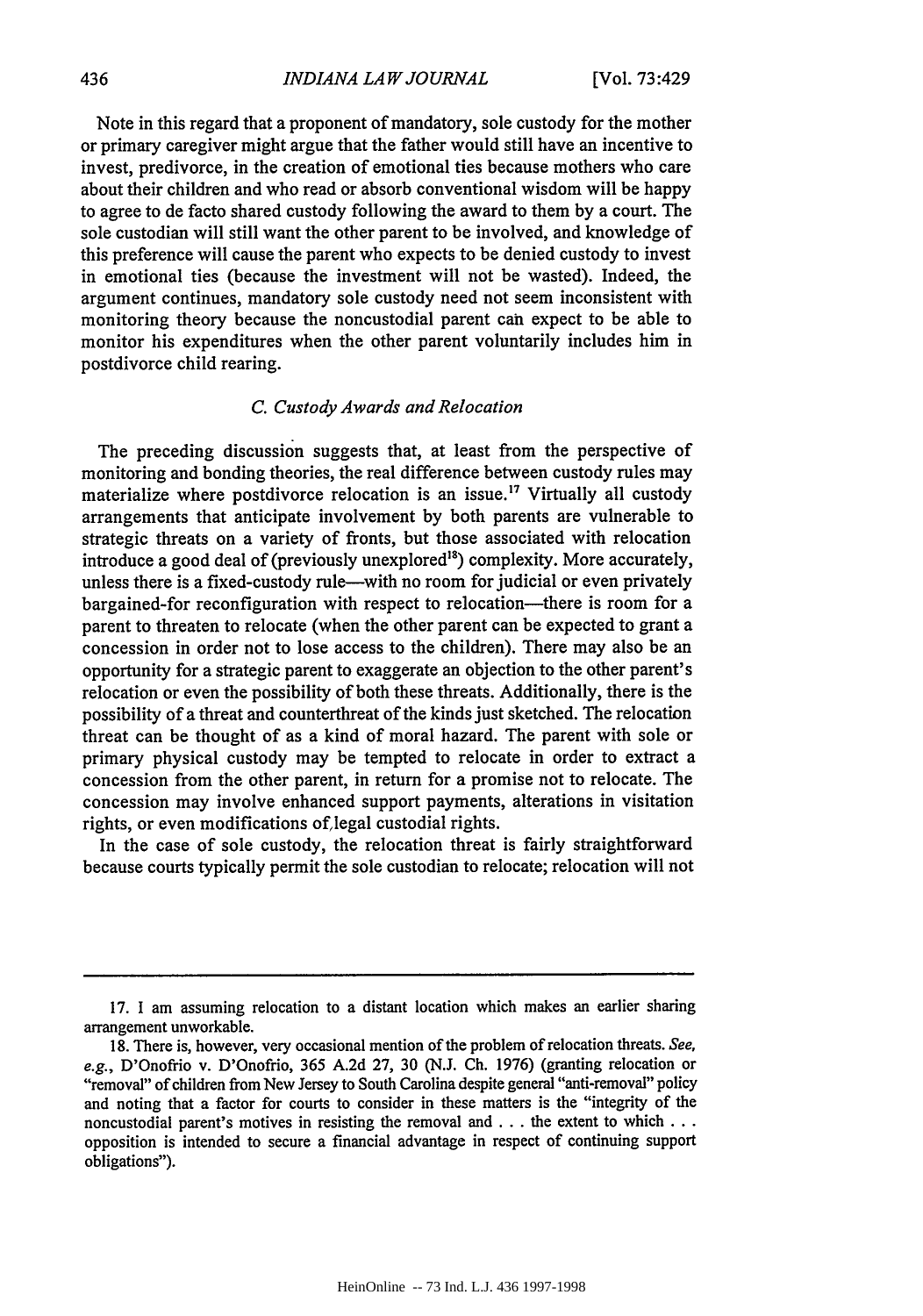generally lead ajudge to modify the preexisting sole custodianship.'9 Indeed, a strategic sole custodian, who can make no credible threat regarding relocation, may be able to benefit by threatening to deny the other parent mere visitation rights. The threatened parent can appeal for judicial intervention, but courts have been reluctant to enforce visitation arrangements with alterations in financial support.<sup>20</sup>

Most joint-custody arrangements will seem less vulnerable to strategic threats of relocation because as compared to a sole custodian, a relocating (jointcustody) parent, P1, is less securely in possession of custodial rights and is less likely to threaten the other parent, P2, with reduced access to children. But inasmuch as courts may in fact be sympathetic to the reasons for relocation-and may even grant increased custody rights to the relocating parent,  $P1^{21}$ —a strategic joint custodian may gain by threatening relocation. We might think of this threat as more valuable the more P2 is risk averse, and therefore especially fearful that P1 will gain, rather than lose, custody rights to the children upon relocation. In turn, there is the possibility that P2 gains from strategically objecting to Pl's (genuine or strategic) relocation more than P2 is otherwise inclined to object. P2 can threaten to object strenuously to the relocation in order to encourage the court to modify custodial rights in the conventional manner, favoring the "stable" nonrelocating parent.

It goes almost without saying that the solution to this problem of strategic threats regarding relocation would hardly seem to be a fixed rule in favor of nonrelocation, even though that is a rule that minimizes strategic threats. Such a rule is both unfair, especially to one who simply wishes to leave the jurisdiction she moved to for the sake of her (now ex-) spouse's career, and inefficient, by (geographically) locking in custodial parents in a world in which relocation is common. Moreover, to have the desired behavioral effect, such a lock-in rule would need to be absurdly inflexible, lest any room allowing the parties to bargain around it or appeal to a court for modification reintroduce the temptation to make threats. Even when both parents appeal to the court for relocation in the "best interests" of the child, their plea must be ignored if the goal is to eliminate strategic threats-because to allow such claims is to empower a parent to

21. *See* Nadine E. Roddy, *Joint Custody in the 1990s: Parental Relocation,* 6 DIVORCE LITG. 193 (1994) (collecting cases dealing with relocation and joint custody).

<sup>19.</sup> *See* Brett R. Turner, *The Price of Stability: Recent Case Law on Relocation of the Custodial Parent,* 3 DIVORCE **LITIG.** 49 (1991). Note that although the discussion in the text generalizes about the relationship between custody regimes and relocation modifications, the analysis does not depend on the suggested links.

<sup>20.</sup> *See* IRAM. ELLMAN **ET AL.,** FAMILY **LAW** 558-59 (2d ed. 1991). Reexamination of this potential link between visitation rights and child-support obligations appears, however, to be underway. *See* Elizabeth S. Scott & Robert E. Scott, *Parents as Fiduciaries,* 81 VA. L. REv. 2401, 2475 n.210 (1995).

Note that the noncustodial parent may in some relationships be able to threaten that he will fail to visit as scheduled. The custodial parent may need some time alone or may be convinced that parental visits (even from a parent of this caliber) are important for the children's wellbeing and may, therefore, grant something material in return for timely visits.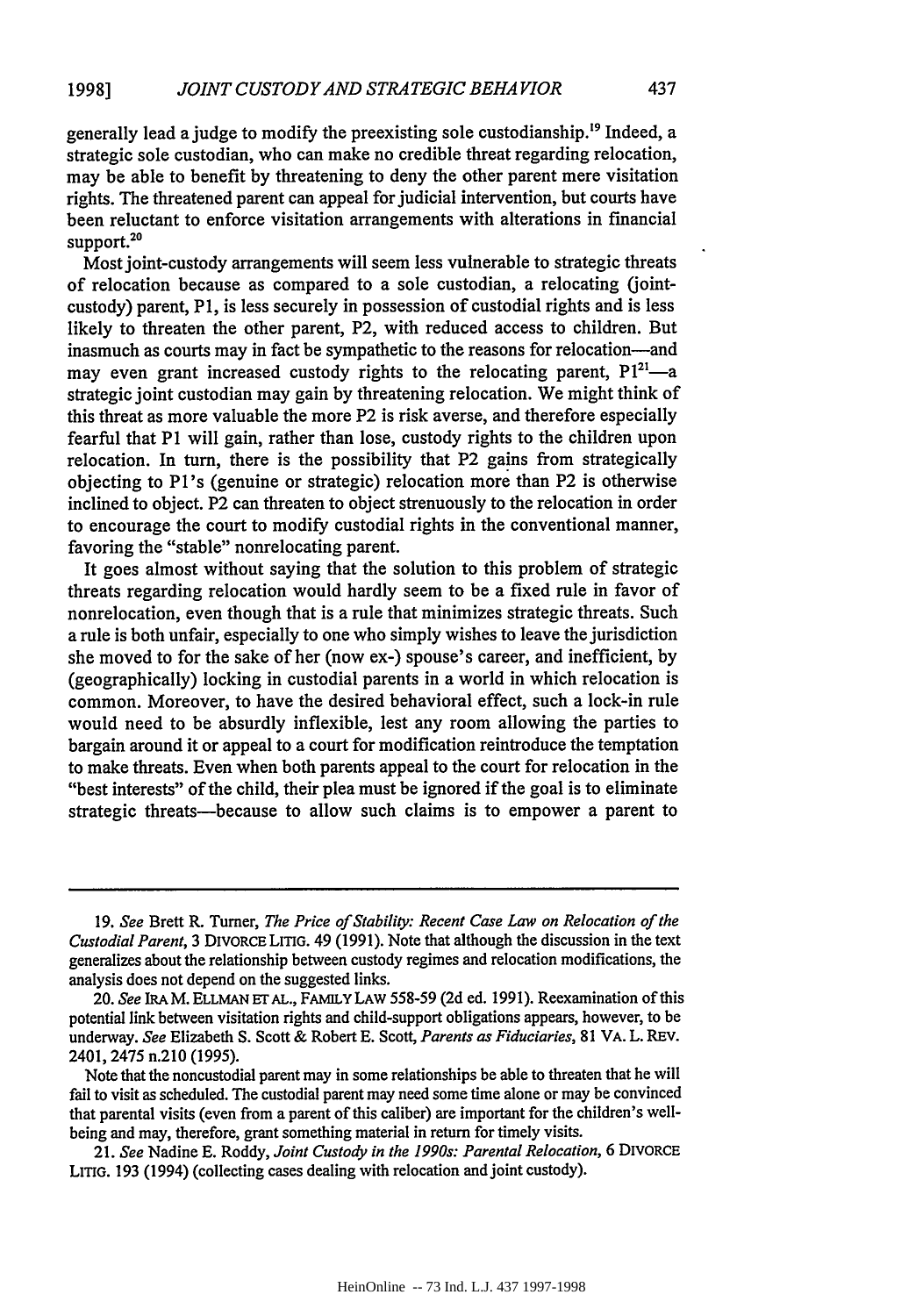threaten disagreement.<sup>22</sup> I argued earlier that a fixed, or mandatory, rule as to custody might be defensible, despite the costs of inflexibility, but the suggestion now is that the case for a fixed rule regarding the effect of relocation, while similar in terms of reducing strategic threats, is much weaker.

The remaining question is whether these strategic-threat possibilities should lead us to prefer sole custody or some form of joint custody in the first place. If strategic threats of the kind imagined here are made only by persons with deficient personalities, then perhaps we should prefer sole custody because it reduces the probability of suffering at the hands of a strategic, mean-spirited player. After all, joint custody opens the door for all strategic parents, while sole custody gives the noncustodial parent little to play with. On the other hand, sole custody may be more dangerous than joint custody because it allows the simplest and most credible threat, relocation in a world where judges are likely to allow relocation with no loss of custodial rights.

Nor is the ease of ferreting out dishonest claims in court likely to make the case for one kind of custody or another. It is arguable that the strategic threats made possible by the sole-custody regime are easier to unearth in court because concessions made by the noncustodial parent may provide fairly good evidence of the earlier threat (to relocate) made by the sole custodian. But it may well be the case that concessions are (and will seem) benign. Imagine, for example, a mother who threatens to relocate, but reconsiders when greater support payments are promised. It is plausible that the inclination to relocate was motivated by the prospect of a better job and that this attraction was made less important by the ex-spouse's agreement to increase payments. All parties may now be better off than they would with relocation, and it will be difficult to distinguish this case from a hollower, strategic threat to relocate followed by identical negotiations.

The problems touched on here, which are obviously complex and require further study, make it apparent that relocation is an extremely difficult issue for normative thinking about custody rules. Here, empirical work could prove quite valuable as it might provide evidence regarding such things as the sensitivity of relocation decisions to custody rules, time lapses between divorces and relocations, and so forth. Without more information, it is obviously not possible to be more than suggestive. But, as a first cut, it seems that the choice is between reducing strategic threats and undoing the lock-in effects of a fixed rule in favor of nonrelocation.<sup>23</sup> If the modern trend is to permit relocation (which is to say to attempt not to penalize relocation), then the question is which custody rule minimizes the costs of strategic threats. Joint custody is attractive on this ground only if one is convinced that the increased credibility of threats by a sole custodian makes that rule relatively undesirable.

<sup>22.</sup> On the potential for strategic behavior under a best-interests standard, see Scott, *supra* note 11, at 653-54. As far as I can tell, relocation threats are virtually ignored in the literature (although it is possible that they are implicitly incorporated), and no one goes so far as to suggest a complete bar on relocation.

<sup>23.</sup> Thus, a joint, shared-custody rule, with parents alternating weeks or days of the week, that is revised against the relocating parent, locks in the parents much as older custody rules did.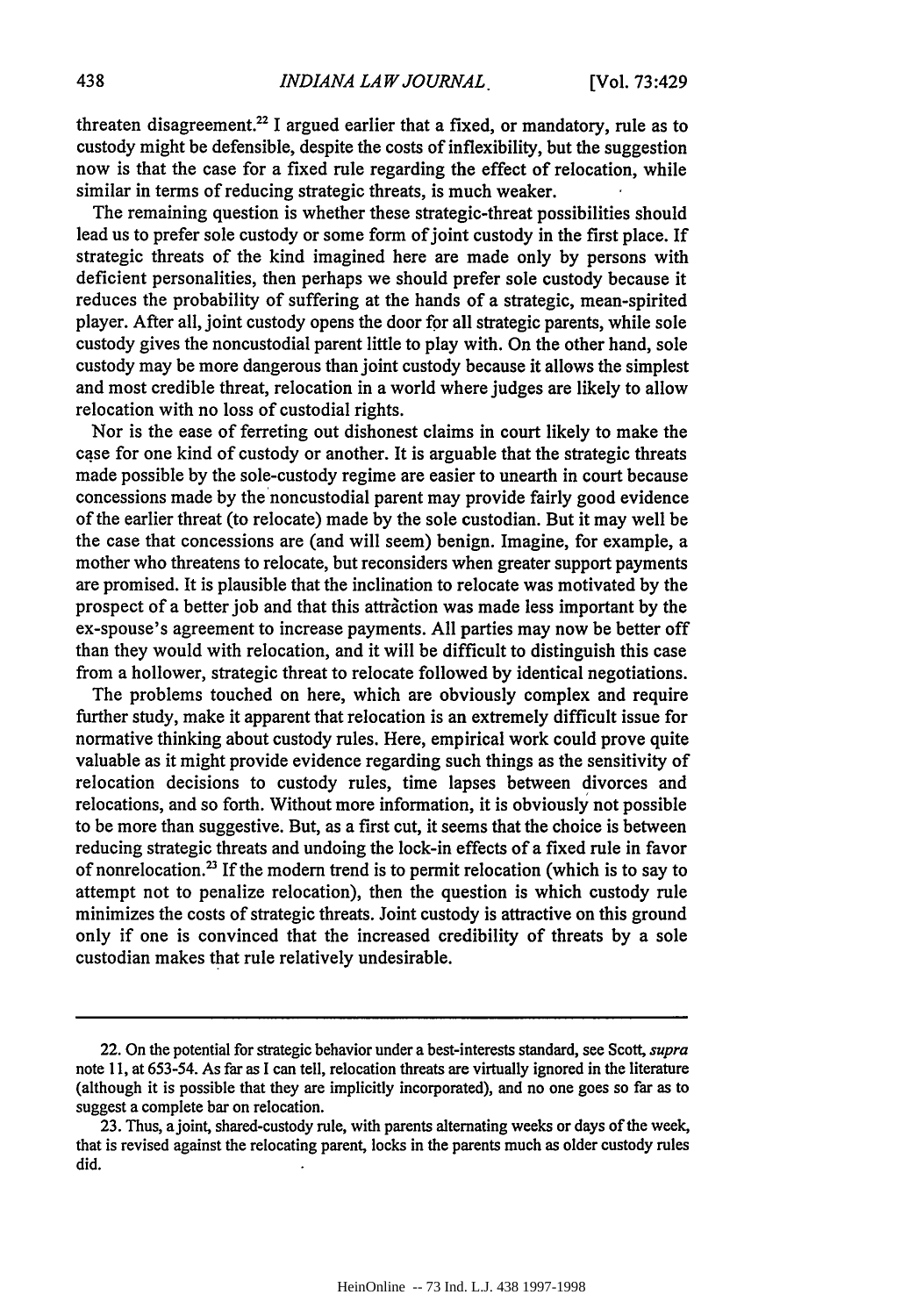In sum, there is a good case to be made for a mandatory custodial rule, but the introduction of (efficient and reasonable) relocation makes the precise character of the best rule unclear. Inasmuch as ours is a world in which people who are unconstrained **by** courts relocate with some regularity, it seems wise to consider some of the questions explored here when weighing the advantages of various custody regimes.